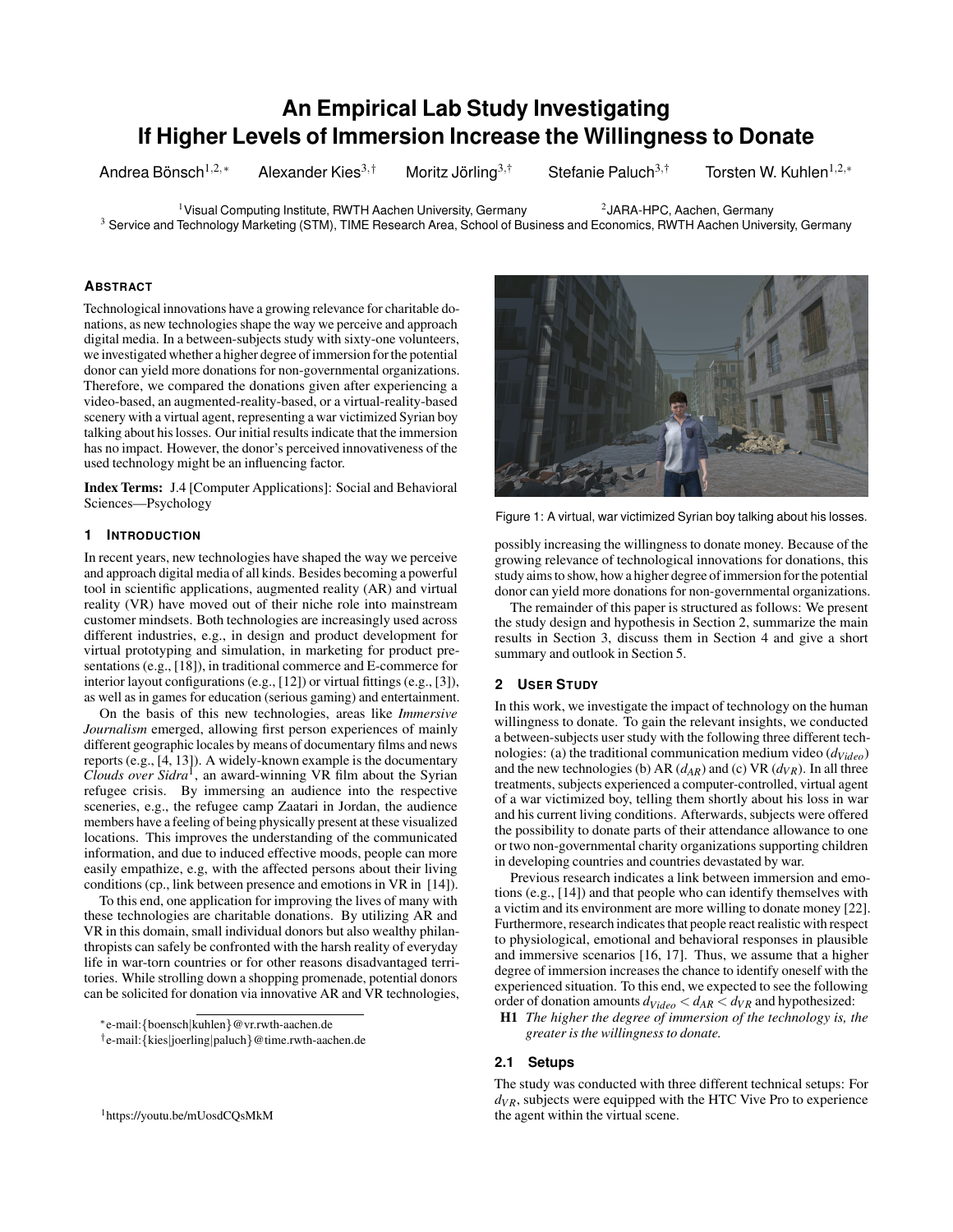Table 1: Information given by the virtual, war victimized Syrian boy.

*"My name is Hakim. I am a small boy from Syria. My family was poor, but happy and fine. I was six years old, when my world was destroyed. I remember playing outside our little house in that remote village that has no name anymore. It was quite in the valley. My sister was playing with the chickens, and my parents were working on our small farm. Suddenly, the world was darkened. I looked up and saw a massive number of airplanes in the sky. My parents were screaming, but I didn't know what happened. The last thing I saw, were huge explosions with stones and dust flying around.*

*When I woke up, I was in the hospital. I looked for my family, but the doctor told me, that I have to be strong. I am alone now, living in a children's home with other kids, who also have no family anymore. I am sad, but at least there are some people, who care about me.*

*If you want to help me and other kids that suffer because of the war, you can help us."*

For *dAR*, subjects were asked to wear the Microsoft HoloLens, displaying solely the virtual agent. In order to create the war-time setting present in  $d_{VR}$  and  $d_{Video}$ , a large printed canvas with the dimensions  $0.841m \times 1.8m$  ( $w \times h$ ) showing a high-quality rendering of the virtual scene was set up and subjects were asked to position themselves directly in front of it. Without the canvas, we'd just have a boy in the study location, separated from the actual war environment.

For *dVideo*, subjects perceived the study scene as a full-screen video on an 24" screen. The video was pre-rendered from the perspective of a VR user. As this traditional medium does not allow for interactive experiences, we also modeled  $d_{VR}$  and  $d_{AR}$  without any interaction.

As we are merely interested in the changes caused by technology and not in the impact the agent's realism has, we consciously excluded a video condition displaying a real child in a real war scenario.

# **2.2 Virtual Environment and Charities**

Our study environment is displayed in Figure 1 and the video of the *dVideo* treatment is presented online<sup>2</sup> . The scene contains an entire street of abandoned houses with several piles of rubble, floating dust and a darkened sky, raising the impression of a town devastated by war. Low gunshot and explosion sounds contribute to the impression as well. A virtual agent, representing a young, war victimized Syrian boy, is placed in the middle of the street. We render the agent as nonphoto-realistic, allowing subjects to clearly identify him as unreal. Based on research projects such as Bravemind [15] – an exposure therapy to relief post-traumatic stress symptoms by experiencing a simulated, yet witnessed war scenario with embedded virtual agents in a comparable rendering style – we argue that subjects can nevertheless connect with the agent and his situation. The character model is generated in iClone and animated by means of the Unity Game Engine. In order to display a reserved and eventually sad boy, the agent never looks at the audience directly and stands fairly restless while talking. Utterances in slightly broken English (cp., Tab. 1) are pre-generated using an online tool<sup>3</sup> (settings: English, United States, voice "Andi") and for the lip sync, Unity's SALSA is used. The chosen voice may potentially be not perceived as having a sad emotion. As a consequence, this may have reduced the effect of experiencing a highly unpleasant situation and thus the feeling of a required financial support by the subjects. However, as the voice and the agent were the same in all three study conditions, we argue that the potential negative impact based on the voice is neglectable for this study. For follow-up studies however, we recommend to consider the voice more carefully.

In order to control for negative sentiments for a specific charity, we chose two, international, and non-governmental charities who

<sup>2</sup>https://youtu.be/kcXYEkp1Nt0

<sup>3</sup>https://www.cereproc.com/

support children in developing countries and countries devastated by war: Save the children<sup>4</sup> and *unicef* | for every child<sup>5</sup>. Although both charities are well-known, we provided subjects the charities' logos and a short description of their focus of work. Furthermore, we stated clearly that all subjects' donated money will be forwarded without any deduction to the respective organization after the end of the study.

#### **2.3 Experimental Design and Data Collection**

We designed a between-subjects study with the display technology  $(d_{Video}, d_{AR}, \text{ and } d_{VR})$  as independent variable, resulting in three treatments. In each treatment, subjects experienced the same agent in the same environment, talking about his loss with exactly the same behavior and utterances. Only the display differed, as described before.

In the beginning, subjects were asked to listen to the virtual agent's story. Afterwards, they were offered the possibility to donate parts of their attendance allowance to two charity organizations.

In order to evaluate our hypothesis, we gathered the following data: We tracked the amount of donated money per subject and charity. Furthermore, thirteen standardized questionnaires were used to assess the

- 1. subjects' thoughts on the virtual environment, (Presence questionnaire [5]; Social Presence Survey (SPS) [1]; Uncanny Valley to rate the human likeliness [10], Classic Aesthetics [9], Enjoyment [20], and Involvement surveis [6])
- 2. the experienced technique, and (test on using technology for awareness [8])
- 3. the subjects' personal attitudes with respect to several criteria. (empathic concern survey [7]; attitude towards helping others and charitable organizations [21] and refugees [2]; subjectively rated own innovativeness [19] and technology anxiety [11])

In order to have a consistent terminology throughout the study, we adapted the individual items if applicable, adressing clearly the boy experienced in the respective treatment.

## **2.4 Procedure**

Subjects were informed about the general study procedure. After they gave their informed consent, they were either placed in front of a 24" screen or were equipped with the AR or VR device. After listening to the virtual agent for about 1:40 minutes, subjects were brought to a neighboring room. Here, they were asked fill out a questionnaire consisting of demographic items and the standardized questionnaires listed in Section 2.3. Finally, they were handed over  $\epsilon$ 5 in small coins and two empty envelopes, one per charity, as well as the charity descriptions. To avoid a conformity bias, the experimenter left the subjects alone. Then the subjects donated none, parts, or even their complete attendance allowance to one or both charity organizations. Before leaving, subjects placed the envelopes (either empty or filled with the amount of money they were willing to donate) into two prepared donation boxes.

## **2.5 Subjects**

Sixty-one volunteers from the student pool of the Laboratory for Experimental Economic Research at our university participated in the study (19  $\varphi$ , 42  $\sigma$ <sup>2</sup>, ages *M*=21.93, *SD*=3.01). All volunteers had normal or corrected-to-normal vision and were fluent in English. They were randomly assigned to one of the treatments: *dVideo* and *dAR* were experienced by twenty subjects each, while twenty-one subjects experienced  $d_{VR}$ . As our recruitment mail only invited the students to a user study without specifying the study's goal or settings, all subjects were naïve to the purpose of the study on their registration. After entering our study location, they were informed that the study was about *acceptance of technology*. However, they were not introduced to all conditions except the one they were assigned to.

<sup>4</sup>https://www.savethechildren.net/

<sup>5</sup>https://www.unicef.org/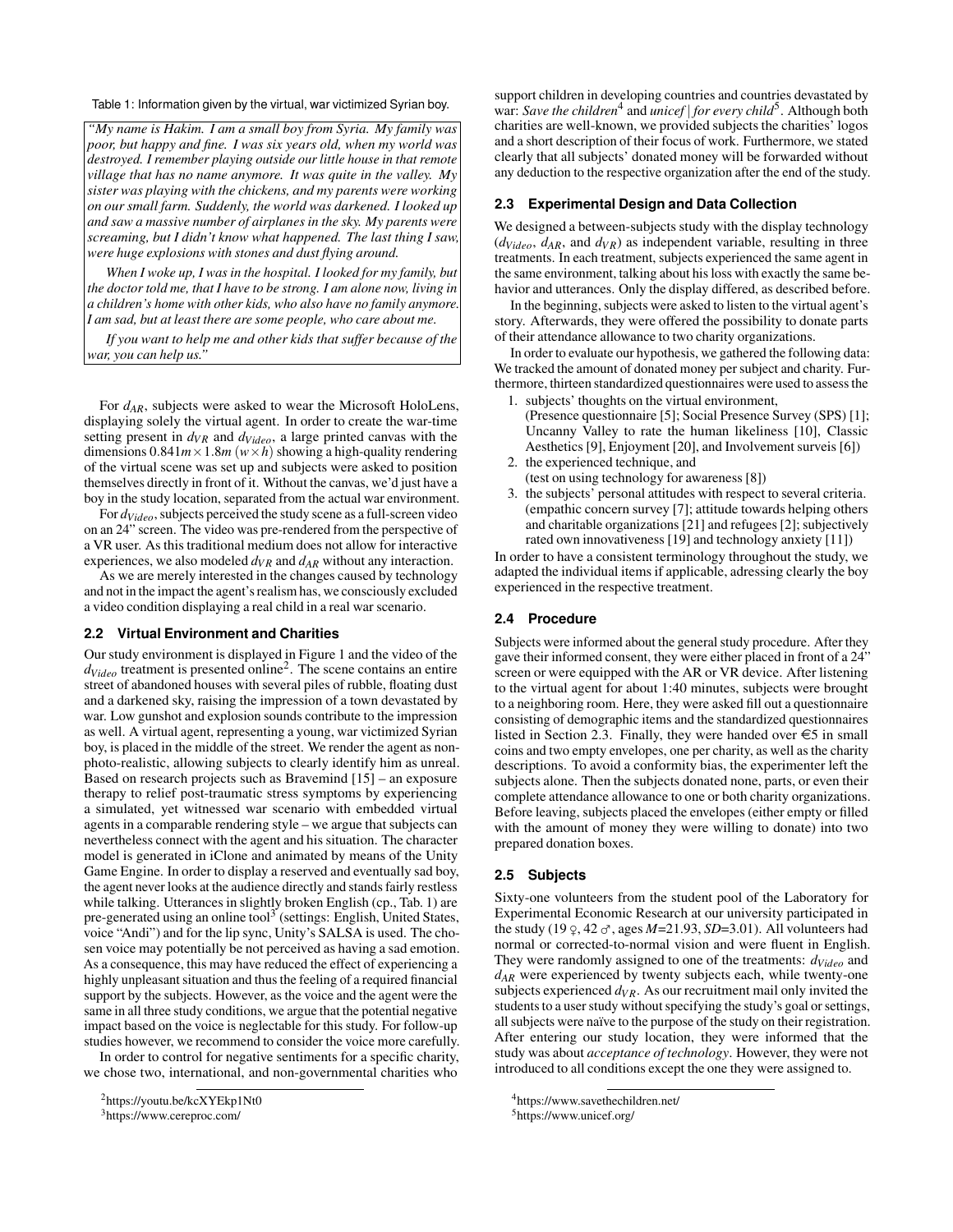| Table 2: Perceived presence, social presence, and human likeliness |  |
|--------------------------------------------------------------------|--|
| with respect to the treatments.                                    |  |

| Treatment   | Presence |      |       | Social Presence | Human Likeliness |      |  |
|-------------|----------|------|-------|-----------------|------------------|------|--|
|             | м        | SD   | М     | SD              | М                | SD   |  |
| $d_{Video}$ | 2.59     | 0.62 | 17.25 | 2.96            | 5.83             | 1.15 |  |
| $d_{AR}$    | 2.77     | 0.61 | 20.5  | 3.68            | 6.73             | 1.31 |  |
| $d_{VR}$    | 3.44     | 0.53 | 20.48 | 3.85            | 6.06             | 1.84 |  |

Table 3: Subject's ratings on their attitude towards helping others (AHO) and towards charitable organizations (ACO).

| Treatment   |      | AHO       | ACO   |           |  |
|-------------|------|-----------|-------|-----------|--|
|             | м    | <b>SD</b> | м     | <b>SD</b> |  |
| $d_{Video}$ | 5.38 | 1.07      | 4.19  | 1.11      |  |
| $d_{AR}$    | 6.20 | 0.91      | 5.338 | 0.47      |  |
| $d_{VR}$    | 5.99 | 0.72      | 4.68  | 1.15      |  |

Table 4: Subject's ratings on whether the technique used is useful to raise awareness, and their rated own innovativeness.

| Treatment   |      | Awareness | Innovativeness |      |  |
|-------------|------|-----------|----------------|------|--|
|             | м    | SD        | М              | SD   |  |
| $d_{Video}$ | 4.94 | 1.26      | 4.85           | 1.19 |  |
| $d_{AR}$    | 5.48 | 1.23      | 5.28           | 1.51 |  |
| $d_{VR}$    | 5.62 | 1.23      | 5.73           | 1.13 |  |

# **3 RESULTS**

We evaluated the standardized questionnares as proposed in the literature. One exception is SPS [1]. Here, we used an adapted 7-point Likert scale (1=strongly disagree to 7=strongly agree) to be more consistent with the other scales. Furthermore, we inverted the SPS' items 3 and 5 during the summation, to balance the inverted robot-like/humanlike scale of those two compared to the other three SPS items.

If applicable, we used Kruskal-Wallis tests with a significance level of 0.05 to test whether the means of the subjects' ratings differ with respect to our three treatments. Some results will be presented here, while tables give the respective means *M* and standard deviations *SD*.

For the perceived presence (see Tab. 2), we see a clear difference: while  $d_{VR}$  is highly significantly higher compared to  $d_{Video} (p < .001)$ and significantly higher compared to  $d_{AR}$  ( $p=0.012$ ), there is no difference between  $d_{Video}$  and  $d_{AR}$  ( $p = .835$ ). For the perceived social presence (see Tab. 2), the results are as follows:  $d_{AR}$  and  $d_{VR}$  do not show a significant difference, however *dVideo* is significantly different to  $d_{VR}$  ( $p=.017$ ) and to  $d_{AR}$  ( $p=.015$ ). For the human likeliness (see Tab. 2), however, no significant difference was found.

As subjects were randomly assigned to one of the treatments, their general tendency to help or donate is of interest to see if a certain treatment is biased. Table 3 gives an overview. For the attitude to help others we found a significantly higher score for *dAR* compared to  $d_{Video}$  ( $p=011$ ), while there was no significant difference for the other two combinations ( $d_{Video}$  to  $d_{VR}$  with  $p = .238$ ;  $d_{AR}$  to  $d_{VR}$ with  $p = .704$ ). For the attitude towards charitable organizations we found the same results ( $d_{Video}$  to  $d_{AR}$  with  $p=0.002$ ,  $d_{Video}$  to  $d_{VR}$  with  $p = 0.441$ ;  $d_{AR}$  to  $d_{VR}$  with  $p = 0.136$ .

Furthermore, we analyzed whether subjects' rate the technique used as useful to raise awareness for the boy's situation (see Tab. 4). No significant difference could be shown between the three mean scores. The same is true for the subjects' ratings on their own innovativeness (see Tab. 4).

Finally, Table 5 shows the received donations.

Table 5: Amount of donations ( $\Sigma$ ) and number of donors (# don) per charitable organization with respect to the treatments.

| Treatment                | Save the children |       | unicef |         | Total |       |
|--------------------------|-------------------|-------|--------|---------|-------|-------|
|                          |                   | # don |        | $#$ don |       | # don |
| <i>d<sub>Video</sub></i> | €13               |       | €17    |         | €30   |       |
| $a_{AR}$                 | €15               |       | €30    |         | €45   |       |
| $d_{VR}$                 |                   |       | €5     |         | €∠    |       |

#### **4 DISCUSSION**

Based on our results, presence is the highest for  $d_{VR}$ , followed by *dAR* and then by *dVideo*, while for the later two there is no significant difference. Interestingly, ordering the treatments based on the donation amount, results in the following order for decreasing donation amounts:  $d_{AR} > d_{Video} > d_{VR}$ , showing that the subjects donated most in  $d_{AR}$ . This contradicts **H1**. Thus, there seems to be one to several other factors impacting the potential donor's willingness to donate.

Our data, however, does not provide a suitable insight for identifying these factors. Based on the results and the study's framework conditions, we assume two possible, probably linked, explanations for the outcome.

One very likely explanation for the highest donation amount being measured in *dAR* is, that this treatment's subjects have a (significantly) higher attitude towards helping others as well as supporting charitable organizations. Having *dVideo* ranked second might be due to fact, that we conducted the study shortly before Christmas, a time well-known for giving. So participants may have been in a general, generous mood facilitating receiving donations on the traditional way. To this end, we intend to repeat the study with more homogeneous treatment groups with respect to the two attitudes and in a more "neutral" time frame of the year.

While we see no differences in the subjects' personal innovativeness, (highly) significant differences for aspects like presence and social presence have been found, showing better results for the new technologies  $d_{AR}$  and  $d_{VR}$ . Having  $d_{AR}$  outperforming  $d_{VR}$  in terms of donation amount, might be due to the perceived innovativeness of the technology itself. This is our second possible explanation. We assume, that our subjects, mainly younger students (*M*=21.93 years), are more familiar with VR technology due to VR-based gaming or immersive journalism. Thus, AR may have been seen as the more innovative approach, yielding higher donations. To this end, we intend to conduct a follow-up study using a more diversified participant group across ages, while using suitable questionnaires to further investigate the technologies' innovativeness.

#### **5 CONCLUSION**

In this work, we presented some first insight onto the technologies' impact on the human's willingness to donate by comparing the traditional communication medium video (*dVideo*) to two new technologies, namely AR  $(d_{AR})$  and VR  $(d_{VR})$ . While our current results do not indicate that a higher degree of immersion would lead to higher donation amounts, the perceived innovativeness of the used technology may be an important factor.

For future work, we plan to investigate this link more closely, by using a more diversified subject sample across ages, while counterbalancing the three groups with respect to their helping attitudes. As our experimental setting itself seemed to work good, neither technical requirements, nor the experimental procedure, nor stimuli require an adjustment and can be reused. However, we intend to conduct the follow-up study in a "neutral" time frame of the year.